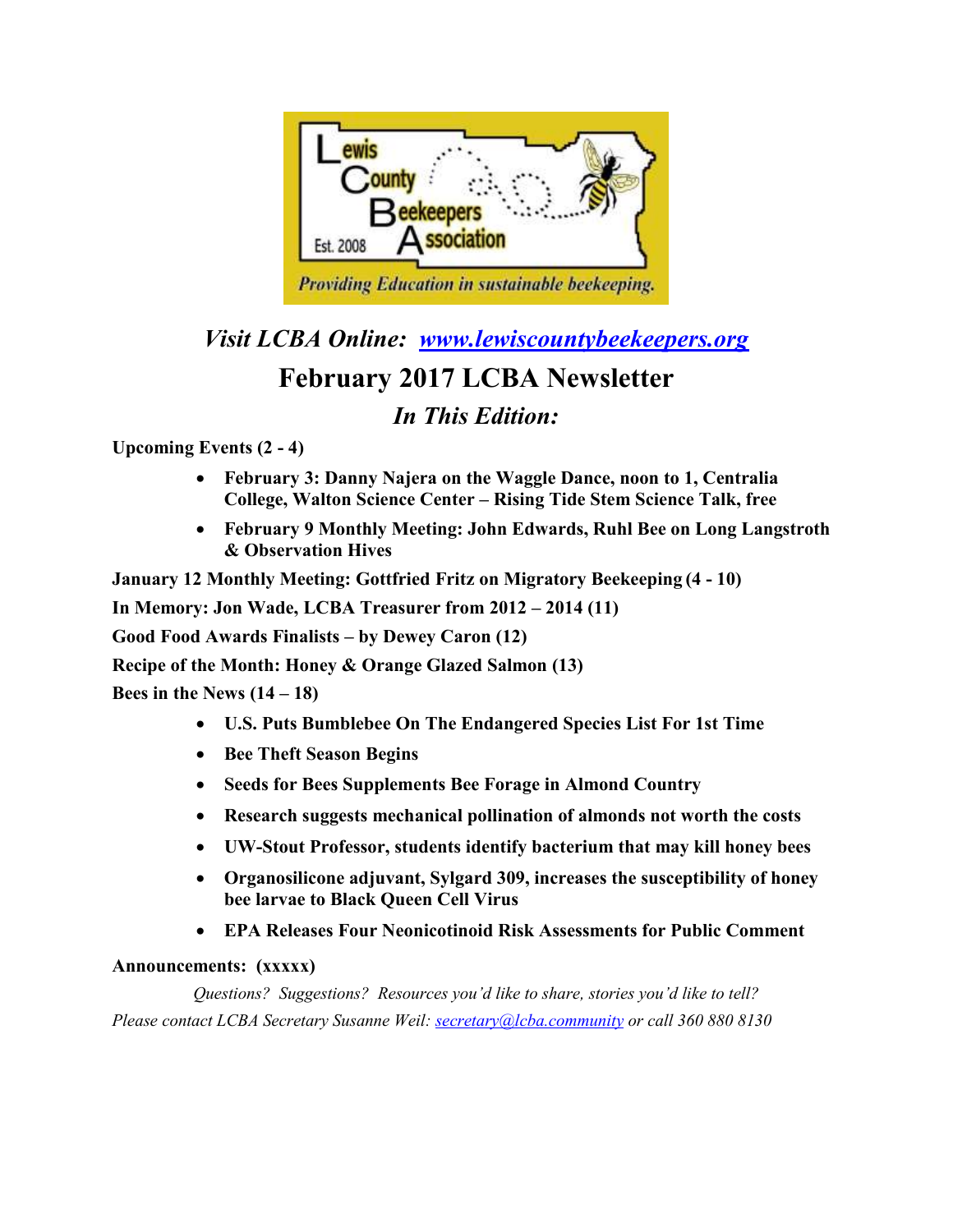# **UPCOMING EVENTS**

## *January 31: Application Deadline to list your farm business in LC Extension's "Fresh from the Farm" Guide*

## *Beekeepers ~ Consider Listing Your Honey or Pollination Services!*

Lewis County Farm Bureau, working with WSU Extension and Discover Lewis County, is producing a brochure titled "Fresh From the Farm" – an up to date map of Lewis County producers. The map will go live on the web in March and the print brochure will be available in April. The web map will have direct links to producers' websites, and will be searchable by product and by month of the year.

The idea is that producers will be able to advertise free of charge to consumers and consumers will be able to find local producers. Should be a win-win for everybody. There is no charge/advertising fee and there is no required membership. Extension is doing this as a service to Lewis County producers……and consumers from a broader area.

The application link is on the front page of WSU extension website, [www.lewis.wsu.edu.](http://www.lewis.wsu.edu/) Questions? Contact Maureen Harkcom, President, Lewis County Farm Bureau, [Maureen.harkcom@gmail.com360-515-6129](mailto:Maureen.harkcom@gmail.com360-515-6129)



*Friday, February 3: Exploring the Waggle Dance with Dr. Danny Najera*

When: Feb 3, noon to 1 p.m.

Where: Centralia College, Walton Science Center, Room 121, 701 W. Walnut, Centralia 98531. If you missed Dr. Danny Najera at LCBA's November 2016 meeting, here is your chance to hear him (or hear him again!) Danny heads the Green River College Honey Bee project. He will explore the waggle dance that honey bee foragers do to persuade other foragers to try the food sources they have found; in swarming, bees use a version of the waggle dance as the colony decides between possible bee homes. This talk is part of Centralia College's "Rising Tide" STEM Science series; there will be an opportunity to talk with Dr. Najera after his presentation. Free & open to the public! Photo of Danny, above, by Ross Coyle of the \_Kent Reporter\_.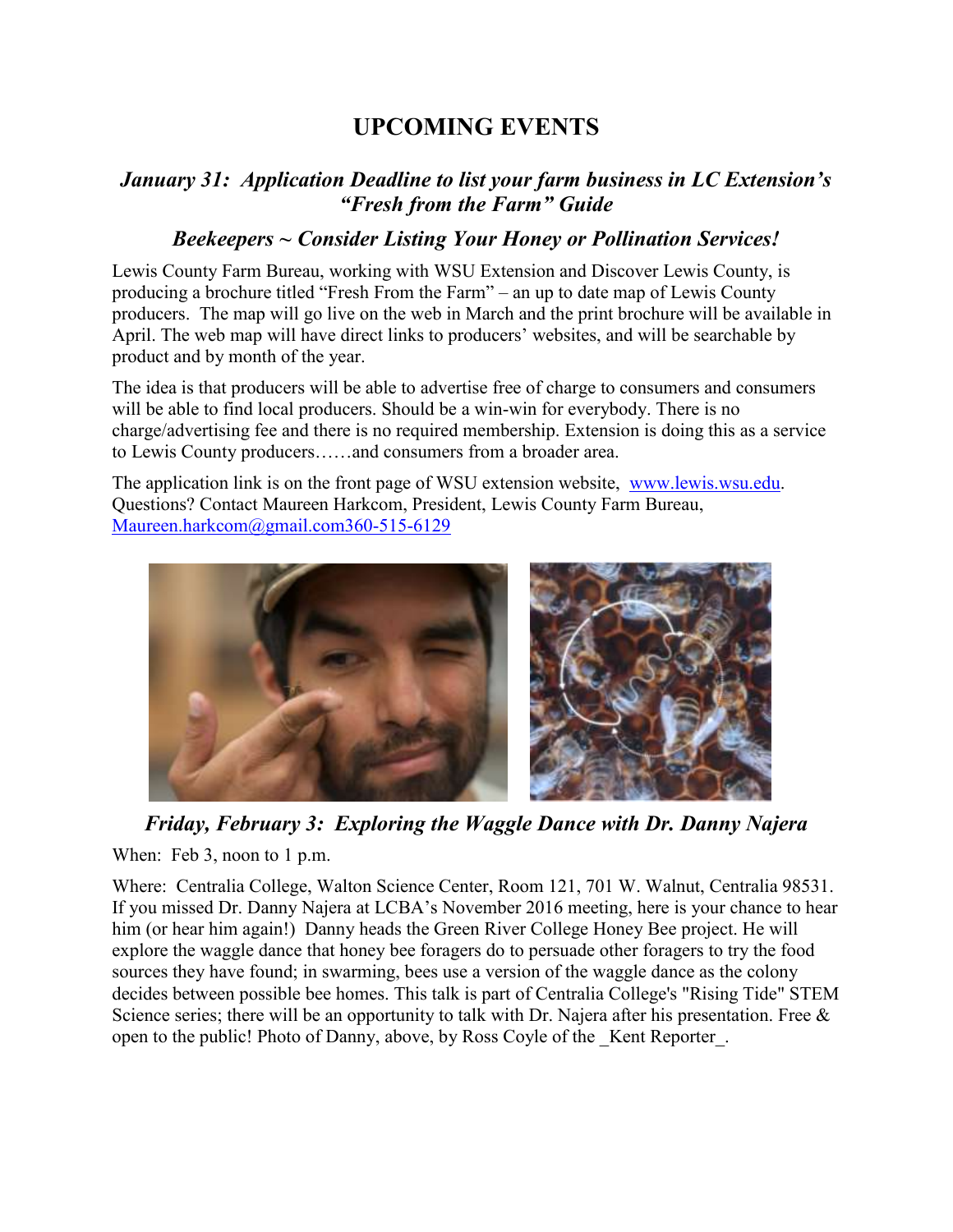## *Feb 4 & Mar 4: Small Farm Success: 2 workshops on Business Plans & Marketing Basics offered by Lewis County Extension*

Saturday Feb 4 & March 4, 9:30 am to 3:30 pm, at the old Courthouse in Chehalis. For more details, prices, & registration information, visit: http://extension.wsu.edu/lewis/wpcontent/uploads/sites/13/2013/08/2017-lew-cow-small-farm-success-regis-brochure-1.pdf

# *Thursday, February 9 ~ LCBA Monthly Meeting: New Long Langstroth & Observation Hive Designs – John Edwards, Ruhl Bees*



## *WHERE? ~ ONE TIME LOCATION CHANGE CENTRALIA COLLEGE, WALTON SCIENCE CENTER, ROOM 121*

**When:** 6 – 8:45 p.m.: Social Time, 6 to 6:30 p.m.; 6:30-7:30, presentation; 7:30, break; 7:45- 8:45 business meeting & Beekeeping Q&A.

**What:** John Edwards of Ruhl Bees will share some new designs for long hives, observation hives, and more. John is now coordinating the education programs for Ruhl's. Also, Beekeeping Q&A. At our business meeting, we'll have details about bee orders, report from our 2016 audit committee, update on our club apiary, and a question for our members about our Holiday Potluck – should we shift it to a Saturday? The board would like your input!

*Also ~ LCBA 2017 dues are due! We will have membership forms at our Feb 9 meeting*

*.*

*March 9 Monthly Meeting – Package Bee Sales.* 

*More Details Coming in February newsletter & at our February 9th meeting!*

*Also on March 9 – Bill Barr, LCBA Community Outreach Coordinator, & Peggy Hammer will speak about their first year as beekeepers – what they learned & what tips they would offer to first year beekeepers!*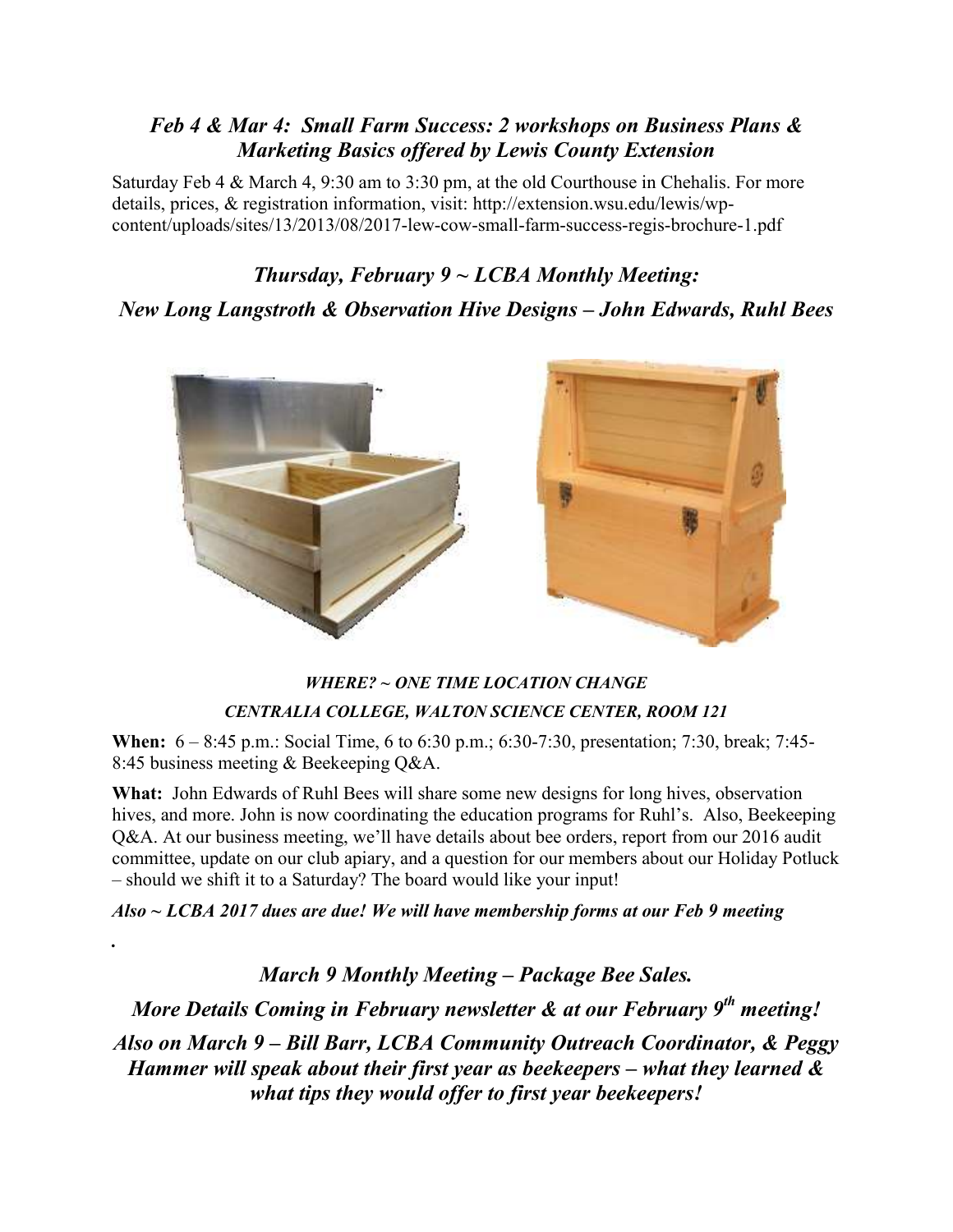## *January 12 Monthly Meeting Notes*

Vice President Bob Harris organized our meeting, as President Kevin Reichert was home sick with that miserable cold that so many of us have suffered this season.

*Some changes on LCBA's Board of Directors:* Bob announced that our Mentorship Coordinator, Martin Stenzig, had a very eventful 2016: not only did Marcelle have their first baby, but Martin's business took off – and takes him out of town often. For these reasons, Martin asked to be released from his board position. Bob commended the great work Martin did coordinating our records into a database – not only our membership records, but our records of mentors and mentees, swarm & colony "team," and more. Dan Maughan, who hosted most of our 2016 workshops, has agreed to take on the Mentorship Coordinator position; Bill Barr, who has pitched in as a volunteer for our summer and holiday potlucks, as well as on our apiary development committee, has volunteered to take on the Community Outreach Coordinator position vacated by Dan. President Kevin appointed both with the blessing of the board. All present welcomed Dan and Bill in their new roles.

Bob also announced that Jon Wade, LCBA's treasurer from 2012 to 2014, has passed away after a battle with pancreatic cancer. Bob announced a Celebration of Life for Jon the Saturday following our meeting. There is an obituary for Jon later in this newsletter.



## **"Life as a Migratory Beekeeper": Speaker, Gottfried Fritz**

*Above, Gottfried with his 2016 Youth Scholarship mentee, Josiah, as they inspected some of Gottfried's bees in Mossyrock.*

*"Follow the Nectar":* Gottfried put this talk together not based on library research, but his own first hand experience. In the 1950s, his mentors and his brother showed him the ropes put this together not from library research, but his own experience. In the 50s his mentor and also then his brother showed him the life of migratory beekeeping – in that life, Gottfried said, "You are always looking for the mother-flow," rather like prospectors, seeking the nectar all year long.

*Reasons for Migration:* Migratory beekeepers benefit from taking their bees to milder climates, where it is more feasible to produce their own queens  $\&$  control requeening. In those milder climates, they have a longer time to build up colony strength. Then, the beekeepers get greater summer yields from these stronger hives, and they can harvest more of their reserves in fall. By taking bees to the nectar even in the winter months, they avoid those long winter months of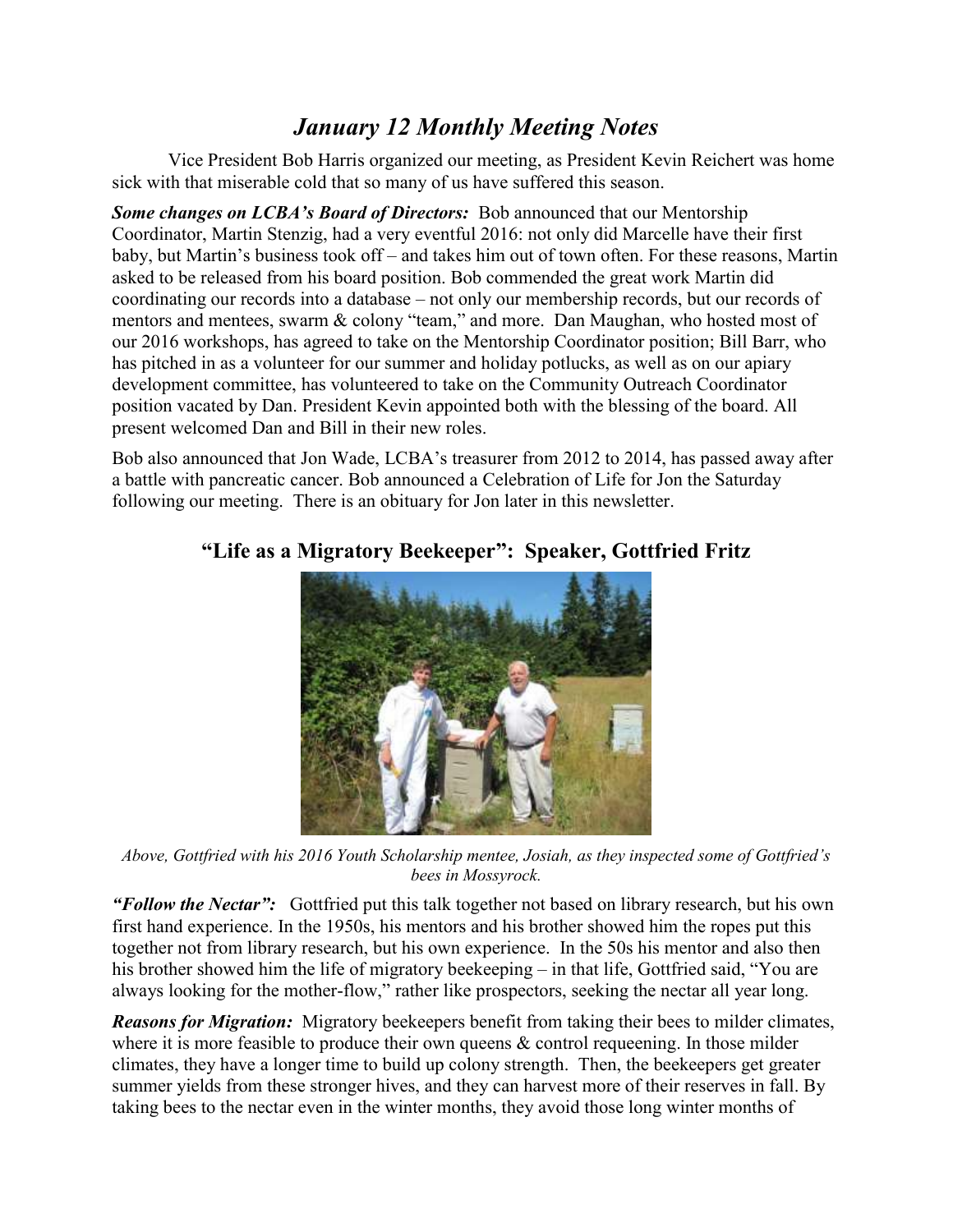inactivity. Finally, the additional income from pollination and citrus is a boon! This latter point is a major motive for migratory beekeepers today. Gottfried's 3rd mentor gains half his income from pollination. Bob asked if this migration is strictly southern: Gottfried said that it is, with California and Florida as key states, along with south Texas.

*Issues in Migration:* These benefits come at a cost, Gottfried noted. Hiring trucks – see the photo below to get an idea of the size of truck needed – means lots of expense, along with the stress of transport. Worries about the safety of the bees – will they die? – means stress to the beekeeper! You net the bees so as not to lose them in travel while still giving them access to air, but if you stop, the scouts will start going and you will lose bees. This means that the beekeeper tries to go nonstop. Also, bees get exposed to disease  $\&$  pests. Then, maintaining two locations for your bees means additional expenses. You need some extraction capacity at your winter location, and you need to be sure your summer facility is cared for during winter. Of course, there is wear and tear on equipment and woodenware.



*Follow The Nectar!*

*Local migration:* Gottfried divided his talk into three segments: local migration, long distance migration (1000+ miles), and large scale operations. Local migration usually means travelling less than 300 miles, using medium (2.5 ton) trucks for transport and harvest, and moving about 200 to 500 colonies. In a local migration operation, all extraction and processing takes place in one location. Some beekeepers who worked this way did extremely well. As an example, Gottfried showed a photo of Dorothy Ryder, a woman beekeeper who never married: she and her sister-in-law set a record in the San Joaquin Valley for processing 45,000 pounds of honey in one year! Back then, Gottfried commented, the hot set up was to have a winch on the back of your truck to lift bee boxes.

Gottfried's local migration experiences were in California's Central Valley in the 1950s. They worked the almonds from early February to early March, moving from the lower valley, around Bakersfield, up to Fresno. Gottfried recalled how the almond blossoms smelled overwhelmingly sweet, "like being in a lady's house who loves potpourri." (See photo below for the blossoms.) 80 percent of the world's almonds are produced in the Central Valley of California, and between 1. 6 and 1.7 million hives of bees work the crop. However, almonds are not a heavy nectar crop – they offer bees mainly pollen – so migratory beekeepers typically move their bees to the citrus next, to help them build up the colony nutritionally.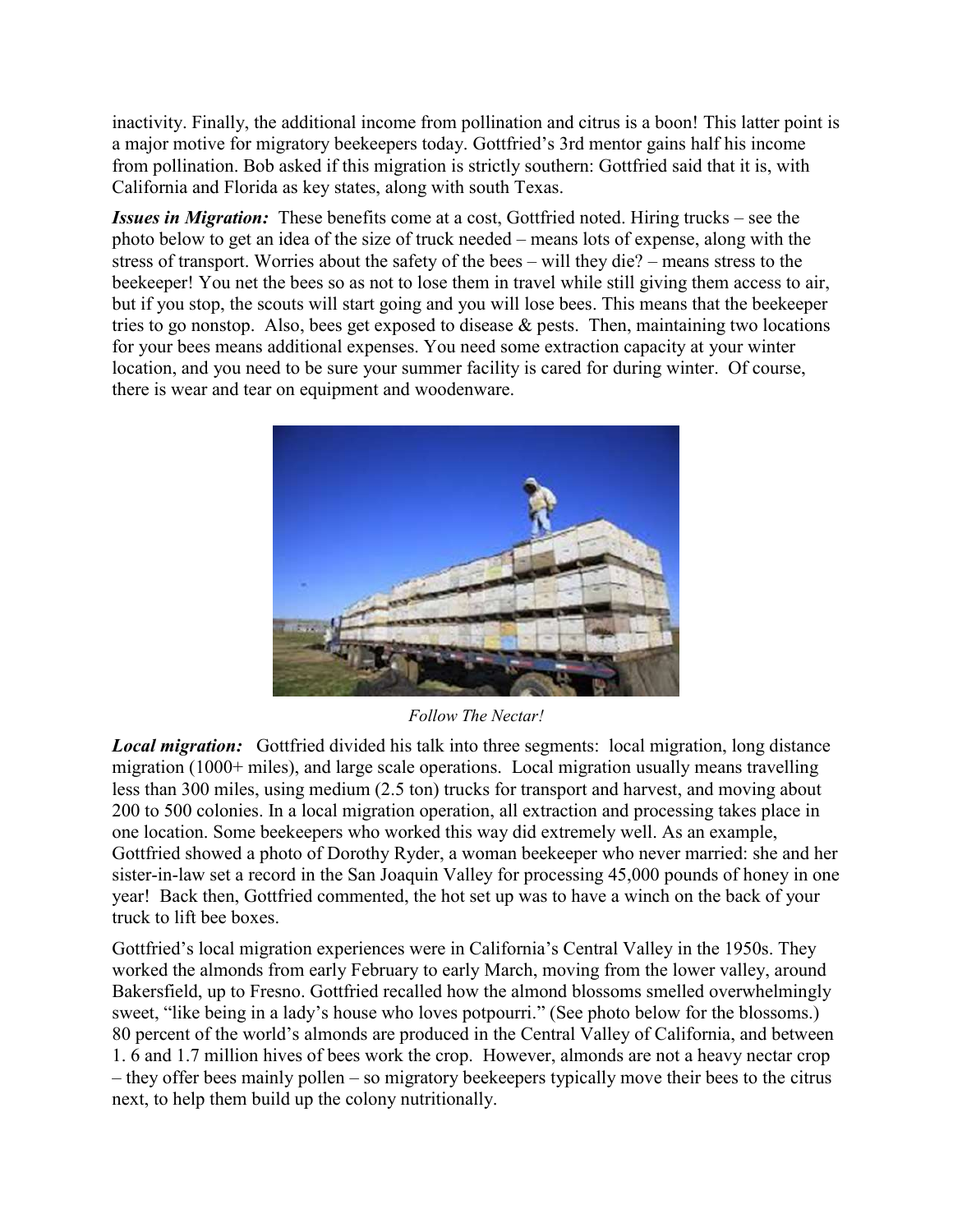

*The almond crop of Central California*

The citrus crop is based mainly in Fresno, Tulare, and Modesto, where the bees spend mid-March to mid-April. The citrus honey is highly sought after.

After the citrus, from late April through July, the bees move to the cotton and alfalfa crops in the mid-central valley—the Hanford and Shafter area. One major problem here is pesticides: also, they often cut alfalfa before it blooms, so there is less forage. Next, the bees are moved to sage and buckwheat that just grows wild in hills, not planted or commercial. This sage gives that light honey that Gottfried's mentor Ray said was the best you could eat, almost clear. Bob asked whether buckwheat honey is dark: Gottfried said that it was, and that buckwheat is left as a reserve for the bees.



*Above left, a bee on buckwheat; right, a bee on alfalfa.*

*Long distance migration:* Gottfried defined long distance as travelling a thousand miles or mor; a medium size operation would have 500 to 1200 colonies that were transported by two 2.5 ton trucks, plus one flatbed 1 ton pickup. Usually there would be two full time and two to four seasonal workers. Gottfried did this for five summers during the mid to late 1960s: his older brother was 25 years old, and Gottfried was 15. They would drive the trucks - loaded with 120 double hives per truck - 1900 miles, from the Canadian to the Mexican border, along U.S. Highway 281. This took 29 hours if they made their best time – more like 32 hours if anything happened. They ended up in Macalomb, Texas, which Gottfried said was the third warmest city in the U.S.: "the last 200 miles felt like being wrapped in warm towel," but it was a great growing area for bee forage.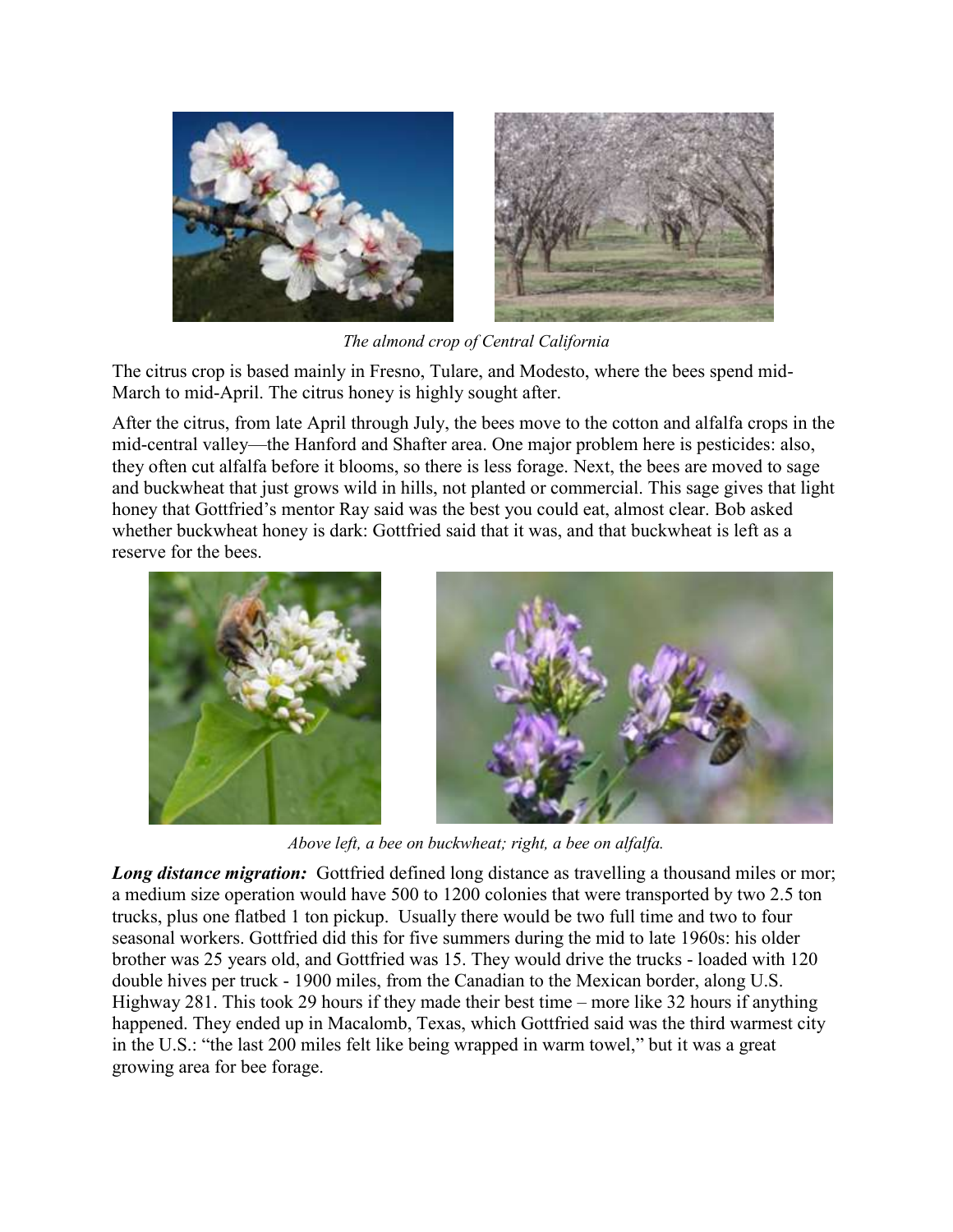

*On the Road with Bees*

Gottfried and his mentor and brother had gotten a little discouraged in 1963, but then had a better hear in 1964 – and then, the year after, they heard about south Texas being akin to the Salinas Valley in California, with a major harvest, then gleanings. The climate was essentially tropical, with citrus crops. They went to the King Ranch, with many square miles of range land and plants that bloom during the winter months. When you take the bees there after fall rains, Gottfried noted, a lot blooms, giving good forage for bees so that they can build up in December and January.

In January and February, they turned their attention to queen rearing. Gottfried's mentor Ray had done queen rearing in California: he got into grafting queen cells and started producing his own queens for the springtime. Gottfried noted that for grafting, a moderate climate is necessary. They would take the bees to the citrus – the pink, star grapefruit, among others - for buildup in March and April, and in those citrus groves, they would make splits and graft in new queens.



*Above left, Gottfried, 20 years old, is eating lunch with one of his nephews; right, a bee on a dandelion.*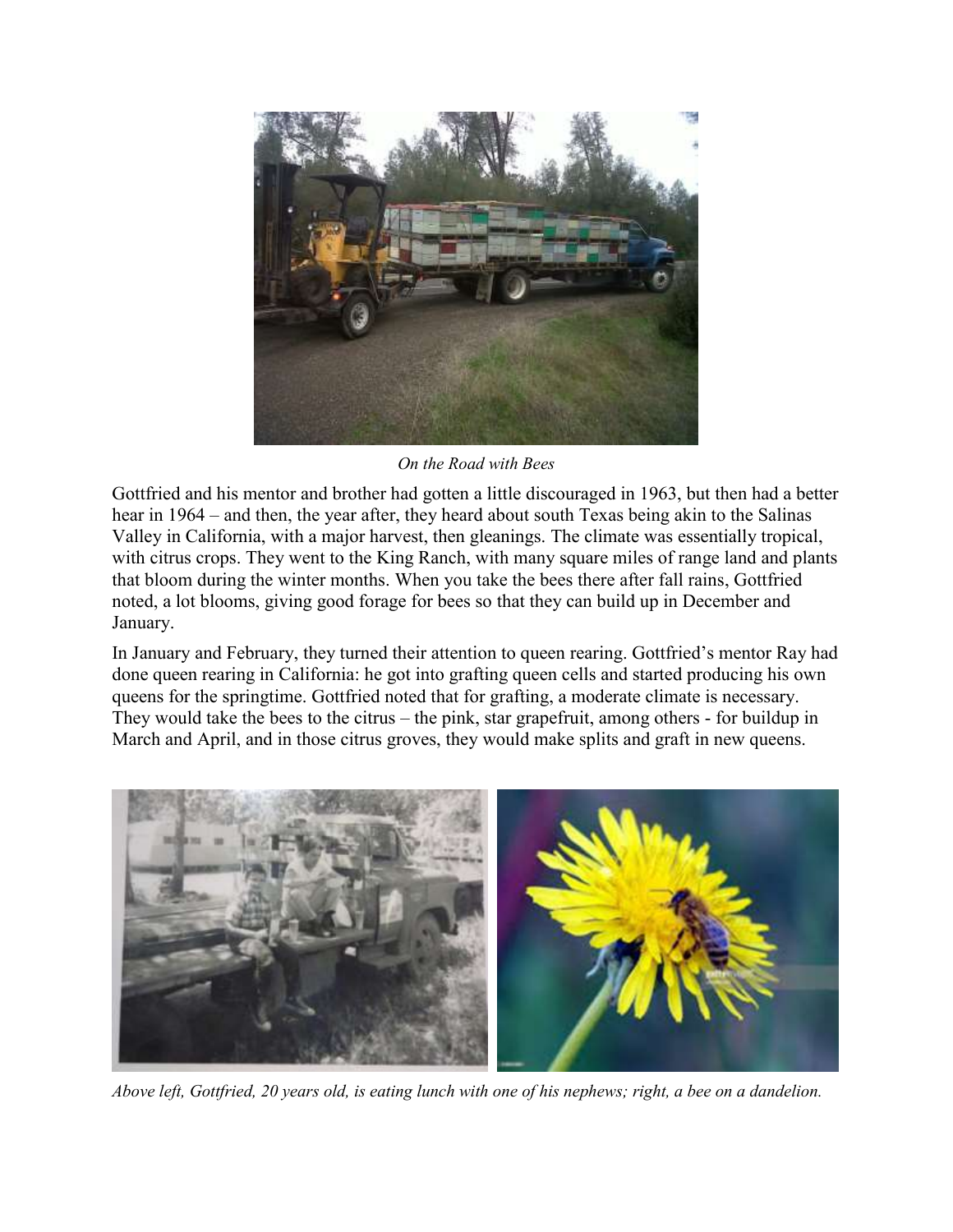Next, they would reverse their trip and move the bees northward again. Because the first load would have to deal with uncomfortable conditions, they would choose strong hives. By May 1, they would try to get the bees to the dandelions of the grasslands of South Dakota, where there were large areas of soil banks on the fringe of cultivated crops. The government would pay to leave these areas uncultivated, and "that was utopia for beekeepers," Gottfried said. There was yellow and white sweet clover: a wonderful honey plant 3 to 6 feet tall, with tiny flowers on long spikes: bees love them.

Alfalfa in July and August was great bee forage when the farmers let it briefly go to seed. In Texas, they don't cut as often as in California, where they cut as much as they can; in Texas, there is usually one main cutting, possibly two.

Harvesting and shipping took place July through September. Gottfried showed a photo of a gusher of honey, like a fire hose: the honey was sold wholesale in 50 gallon drums.



*Above left, the honey gusher; right, the Tweedy family of long haul beekeepers: Joe Tweedy is on the left, with his grandsons and son-in-law.*

*Large Operations:* Gottfried noted that large scale operations – moving 5,000 to as many as 10,000 colonies! – got going in the 1990s and are still going strong. The California to Minnesota trek spanned 1,870 miles. They used medium size trucks and forklifts or bobcats for moving hives; semi trucks and trailers are used during spring and fall moves. They would hire 3 or 4 people full time, plus seasonal workers.

Joe Tweedy, of Oakdale, California and Eagle Bend, Minnesota, is now retired, but multiple generations of his family moved bees along this route. *National Geographic* ran a special about the Tweedy family operation. Gottfried did the California to Minnesota run with them, and still sees them in California when he goes back to visit.

They would take the bees back from Minnesota to California in mid-September to mid-October with a travel time of 30 to 35 hours, crossing two mountain ranges – the Rockies and the Sierra Nevadas. Their route was Minnesota to North Dakota to Montana to Idaho to Nevada and finally to California.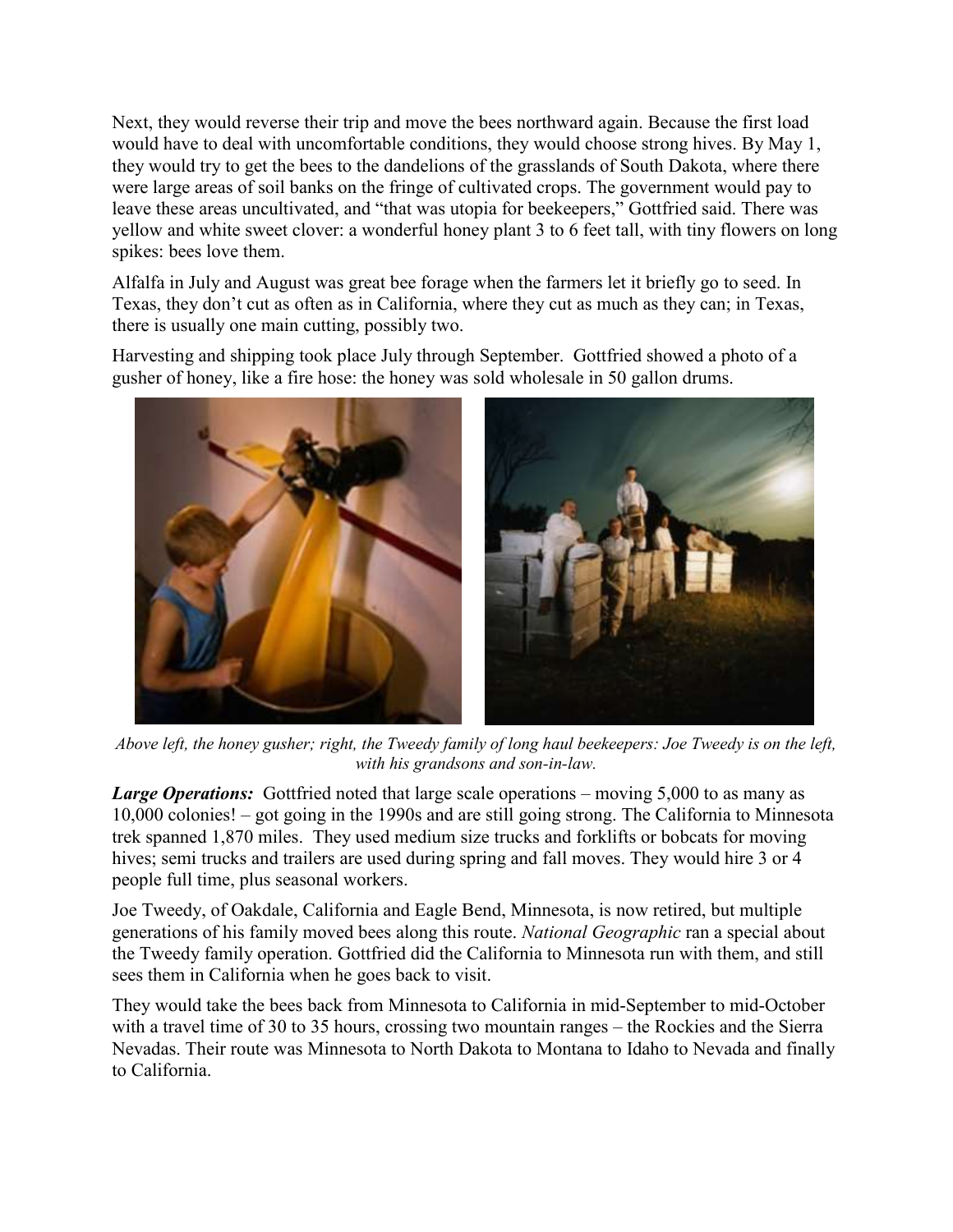In December and January, they would feed the bees and build up the colonies, as well as raise some queens, preparing for the next stage . . . .



*Above left, the palettes for loading bees; right, the Bobcat loading them for the long haul*

. . . . the almond pollination. Their average fee was \$175/hour! 1,600 beekeepers came from all over the country, bringing bees. However, the honey production in the almonds is not so good, as the bees are regularly moved short distances for almond pollination: see photo on left, below.



As these long distance pollinators worked their way back to Minnesota, their next stop was the citrus in the Central Valley, and manzanita in the foothills. The right photo, above, shows a manzanita blossom: manzanita is closely related to an important Washington food crop, the blueberry. Next, they moved the bees to the upper central valley of Stockton and Lodi, California, to pollinate the cherries, and apples, and to make splits.

Then, northeast to Eagle Bend for the dandelion bloom in the first week of May. For Midwestern beekeepers, the dandelions are critical to success: they yield lots of pollen, but also substantial nectar. The nectar is dark honey not pretty but great for bees to build up. The main nectar flow, in late May through July, is the basswood and the white sweet clover, as well as linden, which we have here in Washington, also. Finally, honey removal and extraction would take place from mid-July to early September, with huge volume.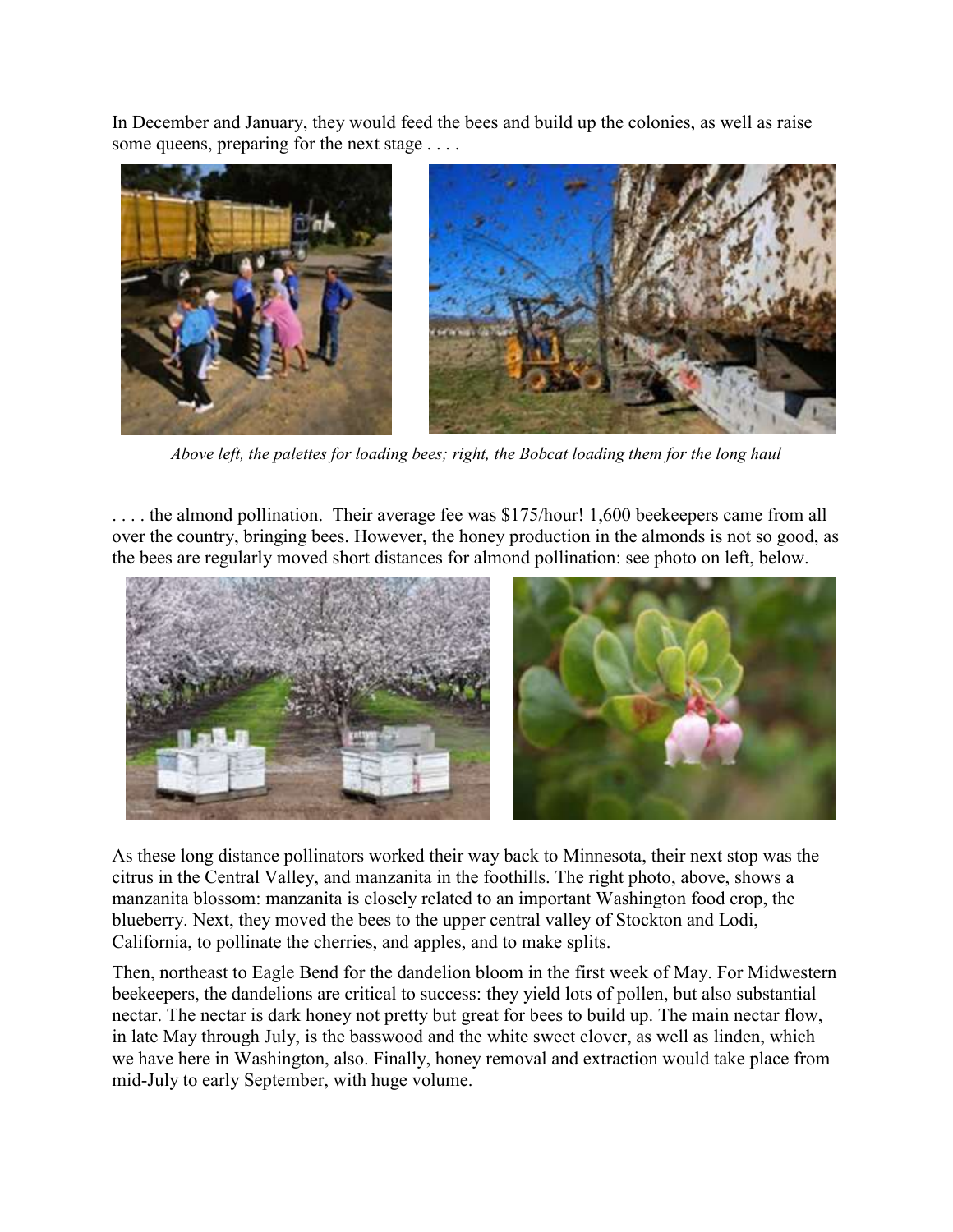*Memories of migratory beekeeping:* What really sticks in Gottfried's memory from those days of his late teens to early twenties was how they would switch off driving – it was "drive and drive and drive till you couldn't take it any more" – then pull over, and a sleeper would have to drive so you could sleep. "I'm just thankful that we're here,' Gottfried said. They memorized the towns. He remembers the peanut butter and pinto bean sandwiches - they don't spoil, and they're not bad if you put in a little chopped onion!

Gottfried also noted that any time you stopped, you'd try to find a hose and start spraying down the bees with water. You'd jump on top of stacked hives and spray, in cutoff shorts and no shirt, and try not to get stung. If you had to stop, the bees just got agitated. One time a bee flew up his nose and stung him.

Gottfried shared his impressions of the states they travelled through. Nebraska: it seemed like all they did was raise cattle and produce lots of hay. Kansas: they saw miles after miles with fence posts made of limestone, cut stone slabs – not much wood, but plenty of limestone. Oklahoma: the "Trail of Tears" and a lot of native American pride. Texas: he remembers hill country and lots of jackrabbits: driving nonstop, "it felt like a suicide squad, nailing jackrabbits that came out so fast, so many, and you couldn't stop. If a deer came out, you tried to slow down, but….

Finally, Gottfried shared his greatest experience in migratory beekeeping: three unpredictable days in Texas with Beulah. Now, don't think he was an out of control youth: look up 1967, and you'll find Beulah – not a woman, but the third largest hurricane of 20th century! "Fortunately bee hives are pretty heavy," Gottfried said. Back then, the weather forecasts were not accurate. They had to unload netted bees in a 60 mph wind: "if a scout came out, say bye bye! One of those experiences you think it can't get worse and it does."

Everyone appreciated Gottfried's sharing his experiences as a migratory beekeeper!

## *January Business Meeting Notes*

*Winter Bee Management:* Dan Maughan noted that bees are going through their honey stores a lot more quickly this year and are running out of reserves. Dan and Bob suggested that the first day the weather is in the mid-40s, if you can add sugar candy to your colonies, do it.

*Youth Scholarship Drawing:* A number of people could not make it to LCBA's Holiday Potluck last December because of the blizzard, so we had a few items saved for a drawing at this meeting. In the absence of Treasurer Rick Battin, who was at the American Beekeeping Federation conference, Dan ran the drawing. Chuck Ament won a \$50 Reichert's Choice Meats certificate. Reta Fleming won a nuc box made by Dan. Dan himself won next and took home the 50 pound bag of sugar from Reichert's Distributing. Chris Arhutek won the Applebee's gift certificate, and Gottfried won a bee travel mug donated by Bob. All in all, the drawing raised an additional \$112 for our Youth Scholarship Program.

Because the rain was becoming torrential, we cut short the business meeting so that people could safely travel home.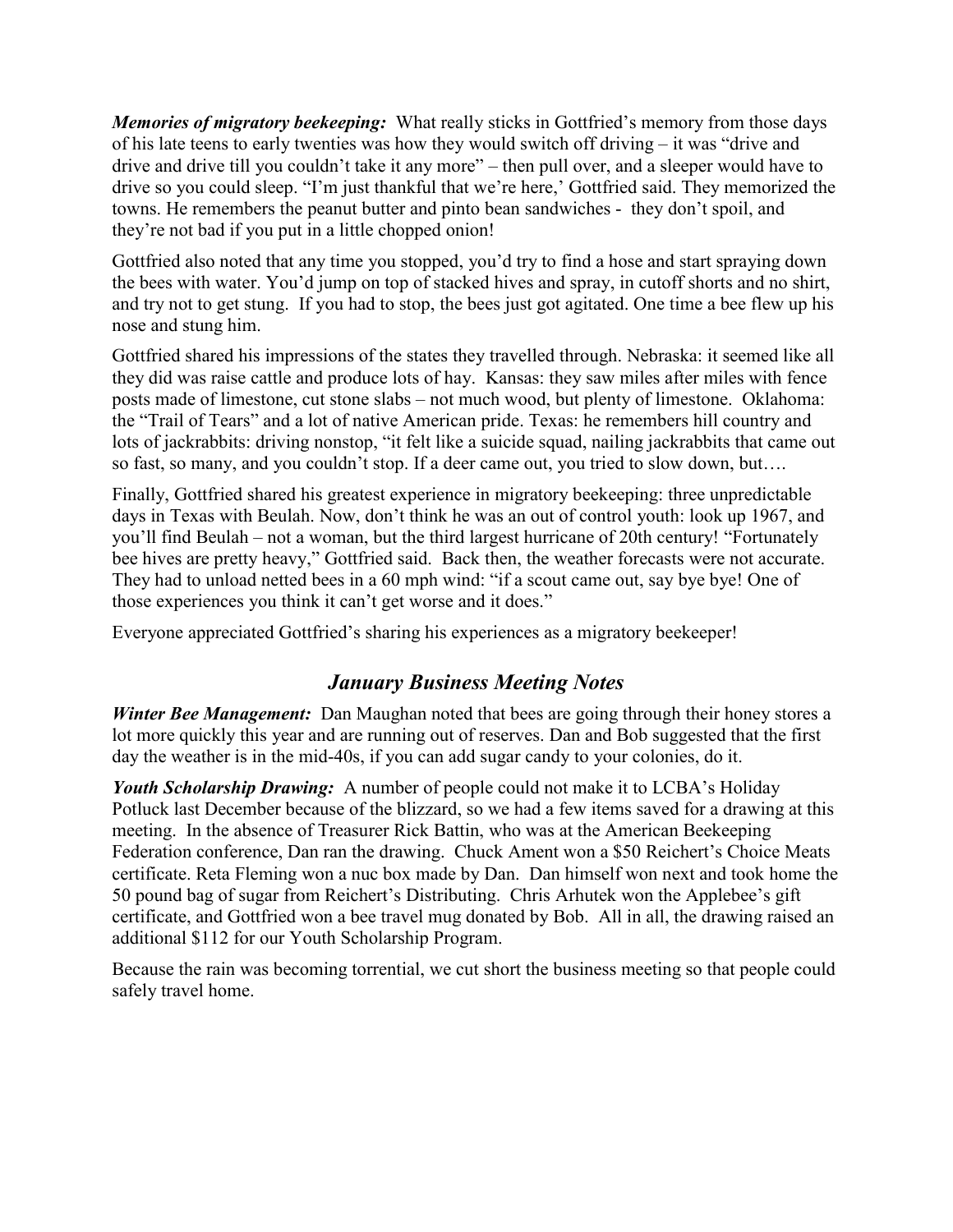## **Obituary: Jon Wade, 1995-2016**



*Above, Jon demonstrating uncapping technique at LCBA's first honey spinning workshop in 2012.*

Jon Wade, LCBA's treasurer from 2012 – 2014, passed away on December 29 after a battle with pancreatic cancer. Jon was a dedicated member of our club who pitched in on everything from workshops to board meetings. While working toward his Journeyman beekeeping certification with Olympia, he volunteered to shepherd LCBA's own first Journeyman group as coordinator, since at that time we had no WASBA-certified Journeymen. This was a characteristically generous act.

Jon was a hard-working man with a big heart. He worked at the Centralia Steam Plant for 38 years and was the guiding light in bringing greater collaboration into the union/management relationship there with his fair-minded approach to serving as shop steward and on the IBEW bargaining team.

Jon leaves behind his wife, Corie, and children, Matt, Jamie, and Jonny. If you feel so moved, the family asks that "donations be made to the Lustgarten Foundation (lustgarten.org) for pancreatic cancer research, or to the Washington State Patrol Memorial Foundation (wspmf.org), an organization that over-whelmed Jon by providing unexpected and generous monetary support to assist with flood recovery in 2007."

Jon was buried at Claquato Cemetery is under the direction of Newell-Hoerling of Centralia, WA. To read his full obituary, visit:<http://www.newellhoerlings.com/notices/Jon-Wade>.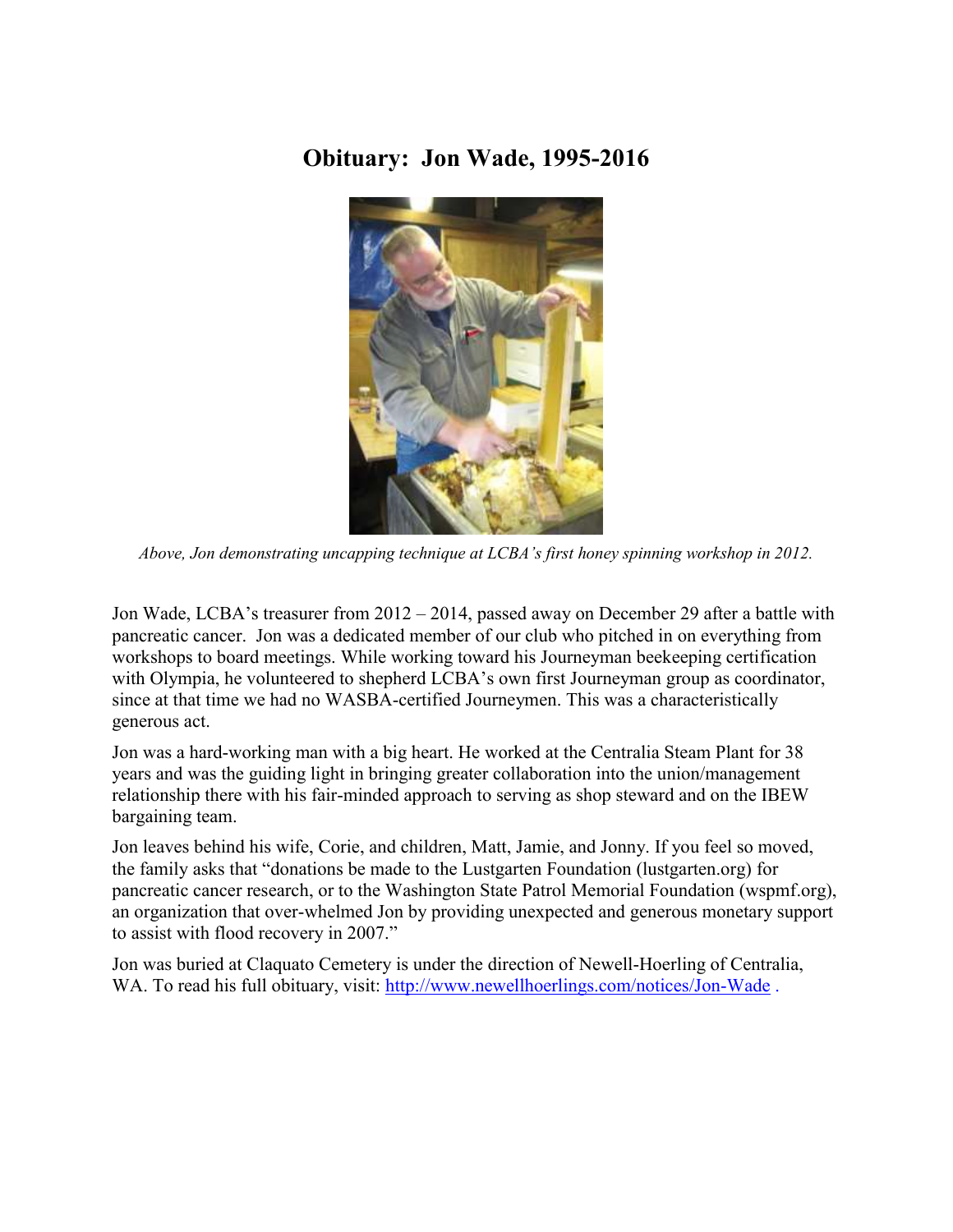# **GOOD FOOD AWARDS FINALISTS**

### *By Guest Columnist, Dr. Dewey Caron*

With over 2/3rds of honey sold in US imported, a growing movement is to produce and label local honey. Artisan honey is local honey produced in a "natural", organic manner; some prefer to label their product raw, others natural. It is a niche market that can be profitable, offering customers the opportunity to experience honey just as produced by the bees from their very own locale.

The GOOD FOOD AWARDS program recognizes local honey excellence. Fireweed honey from Dan & Judy Harvey of Port Angeles, WA, Olympic Wilderness Apiaries, 3 honeys, Lavender, Saffron Spun Honey + Blackberry Honey from Buddy and Meg DePew of Sequim Apiary (Sequim/Port Angeles) are 2017 finalists along with Harlan: Bigleaf Maple & Harlan Wild Blackberry from Old Blue Natural Resources, an apiary in Philomath, Oregon. Last year, the first year honey was included as a judged category, there was a single Washington winner, Sequim apiaries of Sequim/Port Angeles, plus two winning Oregon honey entries: Sarah Red Laird, Ashland (Bee Girl Honey) and Damian Magista of Bee Local, Portland, with two honey entries, Sauvie island and Coastal Oregon honey (Bee Local still is in business, but has been sold to Ben Jacobsen).

For details on the Good Food Awards see the Bee Culture Bee Buzz http://www.beeculture.com/catch-buzz-america-best-announcing-good-food-awards-finalists-2017/?utm\_source=Catch+The+Buzz&utm\_campaign=521841592ecatch The Buzz 4 29 2015&utm medium=email&utm term=0\_0272f190ab-521841592e-256239509 Note: Sharon Schmidt, Medford, Cascade Girl and OR Honey festival organizer, was one of 18 honey judges.

The Oregon finalist, Henry Storch, a migratory beekeeper has been keeping bees since 2006. From the beginning, he has focused on building up his hive numbers by catching swarms of feral bees, rehoming bees that have been thriving without chemical treatments in bee trees and barns, and splitting his own hives and raising his own queens to propagate Northwest-adapted honeybee genetics. Their website indicates they are actively preserving and improving Northwest-adapted honeybee genetics by raising and breeding their own queens, using isolated mating areas to propagate resilient, feral-based stock suitable for both migratory pollination and honey production in Oregon.

Olympic Apiaries are a well-known regional queen breeder, improving local bee stock for 20 years. Sequim apiaries have been in bees since 2014, though backyard hobbyists for several years. All three keep bees in more isolated areas and move colonies to obtain their distinctive products. Old Blue and Sequim sell their honey online as well as at local markets. Olympic Apiaries does not report if their honey is available. In the case of Old Blue in OR, customers are supplied information about specific honey varietals along as details about their beekeeping practices. Each bottle is labeled with the harvest date, apiary location, and primary nectar source(s) as well as extra information about apiary ecology and nectar source plant characteristics.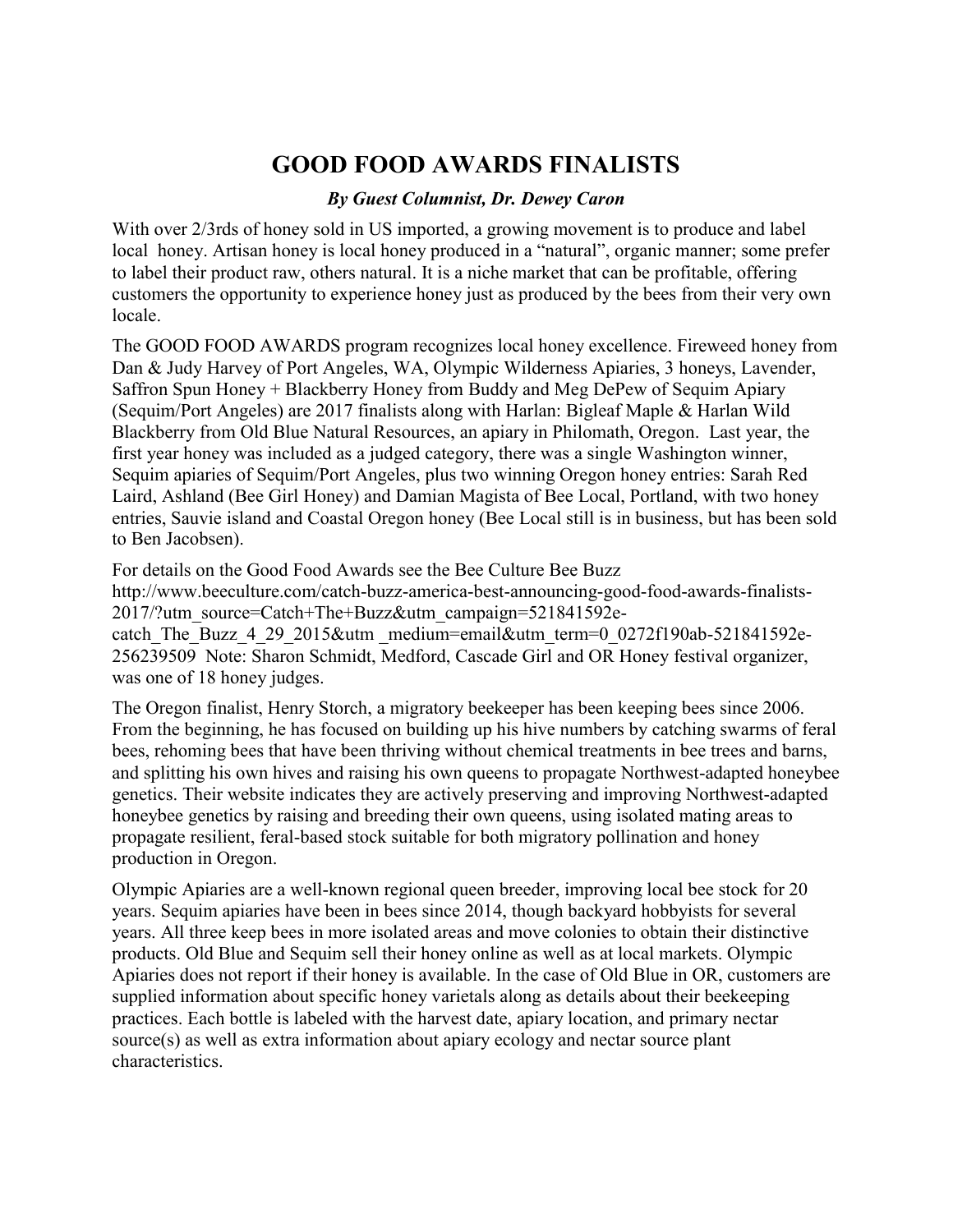# **RECIPE OF THE MONTH: HONEY & ORANGE GLAZED SALMON**

Prep time, 10 mins; Cook time, 20 mins; Total time, 30 mins ~ From Imma at "African Bites," <http://www.africanbites.com/orange-honey-glazed-salmon/>

### *Ingredients:*

•2-3 Orange (about  $\frac{3}{4}$  cup orange juice)  $\cdot$ <sup>1</sup>/<sub>2</sub> lemon about (1 tablespoon juice) •1 Tablespoons olive oil •4 salmon fillets (about 6 ounce each) •1 teaspoon minced garlic •¼ cup Small onion diced  $\cdot$ <sup>1</sup>/<sub>2</sub> teaspoon cumin  $\cdot$ <sup>1</sup>/<sub>2</sub> teaspoon paprika •1 Tablespoon honey •2 teaspoons fresh thyme  $\cdot$ <sup>1</sup>/<sub>2</sub> teaspoon cayenne pepper (optional)  $\cdot\frac{1}{4}$  cup broth or more •2 teaspoons corn starch •Creole Seasoning or Salt and freshly ground black pepper



### *Instructions:*

1.Squeeze juice from lemon, and orange juice. Then set aside.

2.Heat a large cast iron or non-stick pan with olive oil.

3.Season salmon both sides with creole salt or salt and pepper to taste

4.Then add seasoned salmon – brown both sides – about 2 -3 minutes pre side.

5.Remove salmon and transfer on a plate.

6.Add garlic,onions, thyme,paprika, cumin and cayenne pepper( if using) to the cast iron pan and sauté for about a minute, then add  $\frac{1}{4}$  cup chicken broth and simmer for about 2 minutes

7.Pour in citrus juice and honey.

8.Whisk cornstarch and about 1-tablespoon water/broth with cornstarch.

9.Stir cornstarch paste into pan, and then bring to a boil. Let it boil for about a minute stirring frequently. Adjust seasonings to taste with salt and pepper. You may add more liquid if needed.

10.Return salmon to pan, spoon sauce over salmon. Let it cook for another minute.

11.Then serve with steamed broccoli and/or couscous.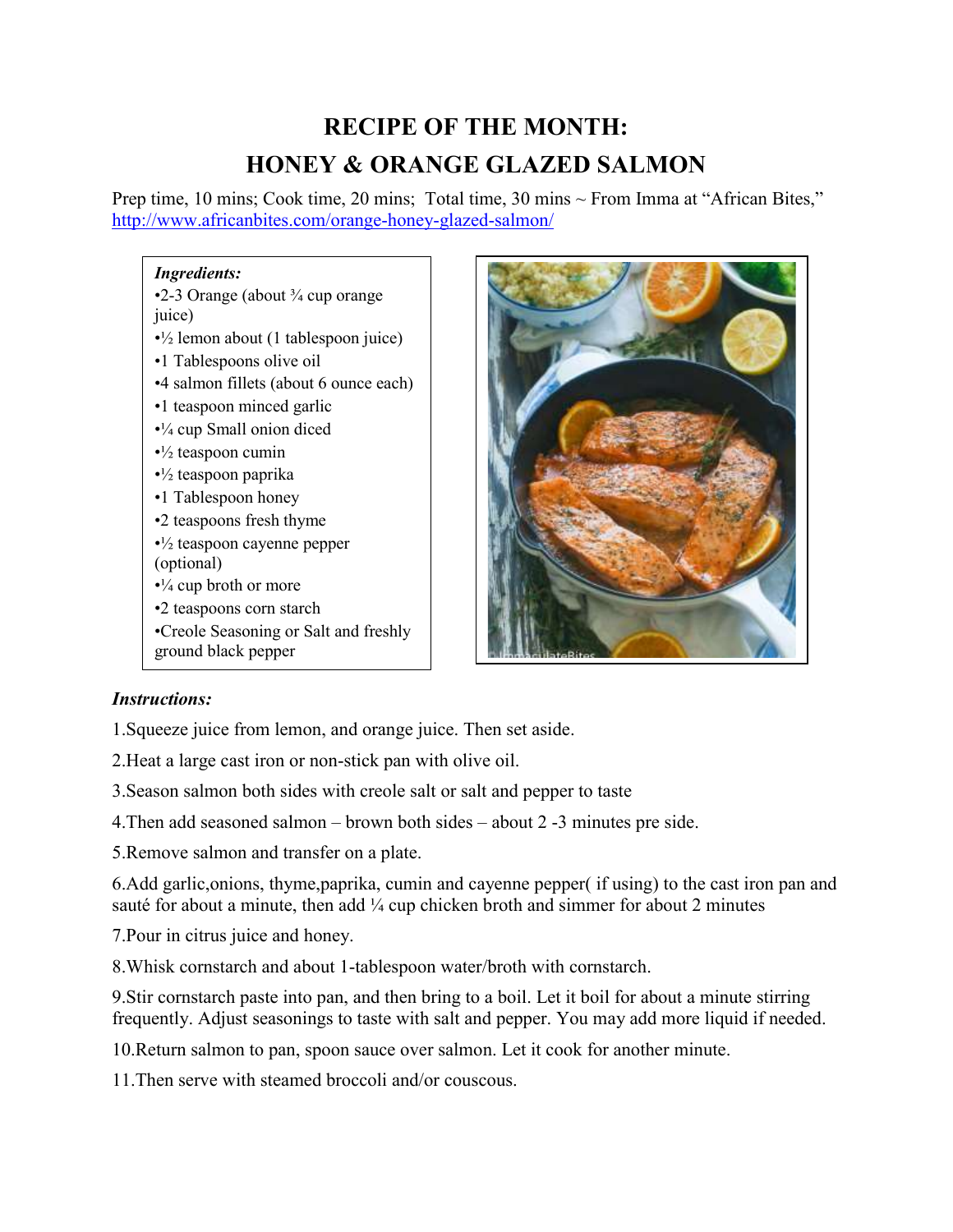### **BEES IN THE NEWS**



Rusty-Patched Bumblebee: © Sarina Jepsen/The Xerces Society via AP. This 2012 photo provided by The Xerces Society shows a rusty patched bumblebee in Minnesota.

### **U.S. Puts Bumblebee On The Endangered Species List For 1st Time: NPR, January 17, 2017**

U.S. Fish and Wildlife announced that a bumblebee once common in the continental U.S. is now on the endangered species list. USF&W called this listing a "race against extinction." The bumblebee has suffered an 87% decline in numbers since the late 1990s. Today, only 13 states have rusty-patched bumblebees, and they are in small, scattered areas.

Bumblebees are important pollinators: among the crops they pollinate are tomatoes, cranberries and peppers. However, habitat loss, pesticides, and changing climate have sent their populations into a free-fall.

The rusty-patched bumblebee is the first of any bee species to be declared endangered in the continental U.S. This news follows last September's classification of seven native Hawaiian bee species as endangered.

To read more, visit: [http://www.npr.org/sections/thetwo-way/2017/01/11/509337678/u-s-puts](http://www.npr.org/sections/thetwo-way/2017/01/11/509337678/u-s-puts-first-bumblebee-on-the-endangered-species-list)[first-bumblebee-on-the-endangered-species-list](http://www.npr.org/sections/thetwo-way/2017/01/11/509337678/u-s-puts-first-bumblebee-on-the-endangered-species-list)

### **ANOTHER BEE THEFT AT YUBA CITY, CA – from Fran Bach's "Items for Beekeepers," January 19, 2017**

"Last week, we passed on a CATCH THE BUZZ item about bee rustlers hitting Strachan Apiaries at Yuba City, CA. This week, another hit in the same area has left more beekeepers reeling.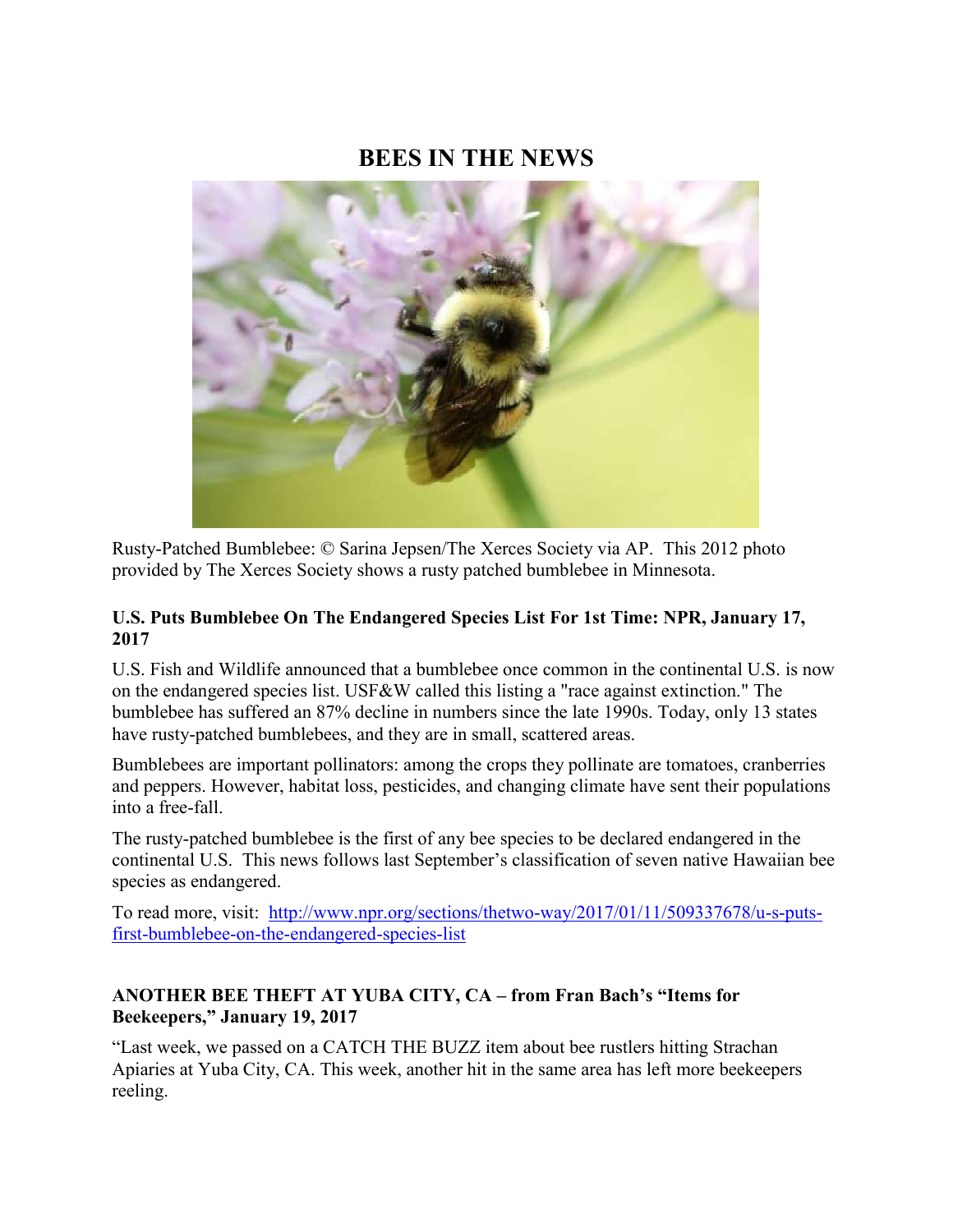"The Cunniff family of Beeline Honey in Choteau, Montana, had just put their bees down in a holding yard prior placing them in the orchards, when a very well organized group of rustlers with forklifts and flatbed trucks loaded up all 488 hives and disappeared. (See related published stories at http://www.latimes.com/local/lanow/la-me-ln-stolen-bees-northern-california-20170120-story.html and

http://www.greatfallstribune.com/story/news/local/2017/01/18/choteau-beekeeper-victimcalifornia-thieves/96739972).

"Anyone noticing a beekeeper with a sudden, miraculous increase in the number of hives is asked to please report it. Someone knows who is responsible. Losses are a crippling blow, both financially and emotionally. Every year, beekeepers and their pollination clients are taking hits of this kind.

"In this case, the 488 colonies represents 100% of the Cunniff bee business. A family member has set up a gofundme site (https://www.gofundme.com/beelinehoney). Any and all help would be deeply appreciated."

### **"Valley farmers aim to provide bees with appetizers, dessert to go with main meal. And, Mechanical Pollination? Really?": Catch the Buzz, Bee Culture, January 26, 2017**

### *Seeds for Bees Supplements Bee Forage in Almond Country:*

As beekeepers bring their bees to Central California this month – preparing for the almond pollination extravaganza that will start in February – they are being greeted by growers who have intentionally grown other floral foods for bees to feed on, recognizing that the honey bees need to be bolstered nutritionally. Among the plants the bees will dine on are yellow mustard, vetch, and daikon radish that were planted last fall, specifically for this purpose.

The program is called "Seeds for Bees" and is cosponsored by the Almond Board of California, based in Modesto. Their goal is for bees to "gain weight and immunity from disease thanks to the extra food." The extra food doesn't seem to stop the bees from doing a good job pollinating the almonds.

### *"Research suggests mechanical pollination of almonds not worth the costs": the following very interesting Bee Culture feature is here presented in complete form:*

*"*Is the mechanical application of pollen a last ditch effort to avert crop disaster or an insurance plan to ensure high nut set? The answer depends on the almond grower asked the question.

"Each year, Elizabeth Fichtner, University of California Cooperative Extension farm advisor at Tulare County, says several almond growers try the mechanical application of pollen, fearing conditions were not just right for a good nut set.

"Insufficient hive numbers or strength, or wet, cold weather conditions during bloom are reasons some growers consider mechanically applying pollen in their orchards.

"Fichtner says achieving a higher nut set may not be a good enough reason to supplement bees.

"There are not enough carbs in the tree to support 100 percent set. In commercial orchards with adequate pollination, typical nut set is around 30 percent," she said.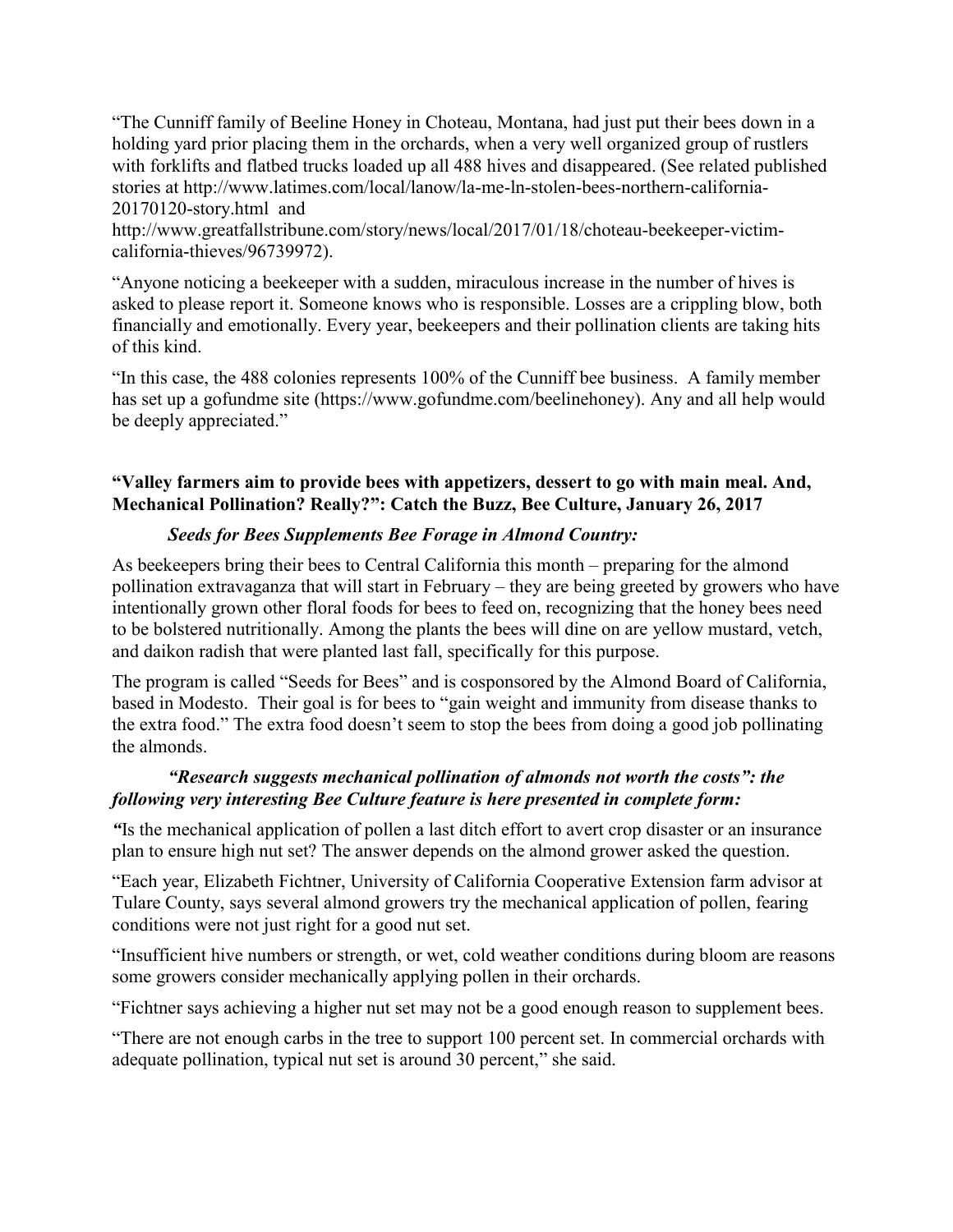"The timing of the application and pollen quality are two major considerations with mechanically-applied pollen.

"There are two different approaches to the application: blowing pollen on trees with a blower or fixed-wing aircraft; or inserts of pollen dispensers into hives.

"The first method relies on bee activity to redistribute pollen since only a small amount of blown pollen will be deposited directly on receptive stigmas. Research studies have shown no benefit from this method as a supplement to bee pollination on nut yield when Nonpareil rows are spanned on either side by pollinizer trees.

"Fichtner noted another study conducted by Robin Thorp at UC Davis in 1978 that illustrated the benefit of an application of supplemental pollen. However, the study was conducted in an orchard with four solid rows of Nonpareil. This orchard design is no longer utilized in the industry.

"Pollen inserts have been found to work in some situations but not in newer plantings. The Journal of Apicultural Research notes that pollen dispensers did not increase fruit set percentage or yield in a 1:1:1 planting design – pollinizer rows planted on either side of the main cultivar rows – with good bloom overlap.

"The dispensers increased fruit set and yield in an orchard design with one pollinizer row, two Nonpareil rows, and one pollinizer row as bloom overlap was lacking.

"In contrast to bee activity which lasts over the entire bloom period, mechanical pollination is a one-time event and only has the potential to pollinate a fraction of the flowers open at the time of the application.

"Fichtner confirmed that the 2014 replicated field trial to determine the potential benefit of mechanical pollination, as a supplement to bee activity, did not significantly affect nut set or yield.

"A 2015 trial with the Monterey variety suggested a benefit of mechanical pollination on nut set compared to bee exclusion. The exclusion achieved only a 1.3 percent nut set while mechanical alone resulted in 17 percent set. A combination of bees and mechanically-deposited pollen resulted in a 57 percent set as measured in May.

"Fichtner said the potential exists for mechanical pollination to set a small crop in the absence of bees, but the decision might rest more on the economics of the practice. The cost for an application by blower was reported at about \$300 per acre in 2016.

"There are also practical considerations. Wet conditions that keep bees from working the orchards can also cause access issues for mechanical pollination machinery.

"Terra Bella beekeeper Roger Everett noted it is difficult to determine if bee colonies did a good job of pollination until it is almost too late for mechanical supplementation.

"He predicted sufficient hive numbers and strength for almond pollination in 2017, but probably not surplus hives. Increase in almond acres has not been offset by orchard removals, he said, keeping hive rental prices steady in recent years.

"The current recommendation is for 1.5 colonies per acre although insurance companies may require two colonies per acre. Depending on frame numbers per colony, 2017 hive rental cost is expected in the \$170-\$200 range.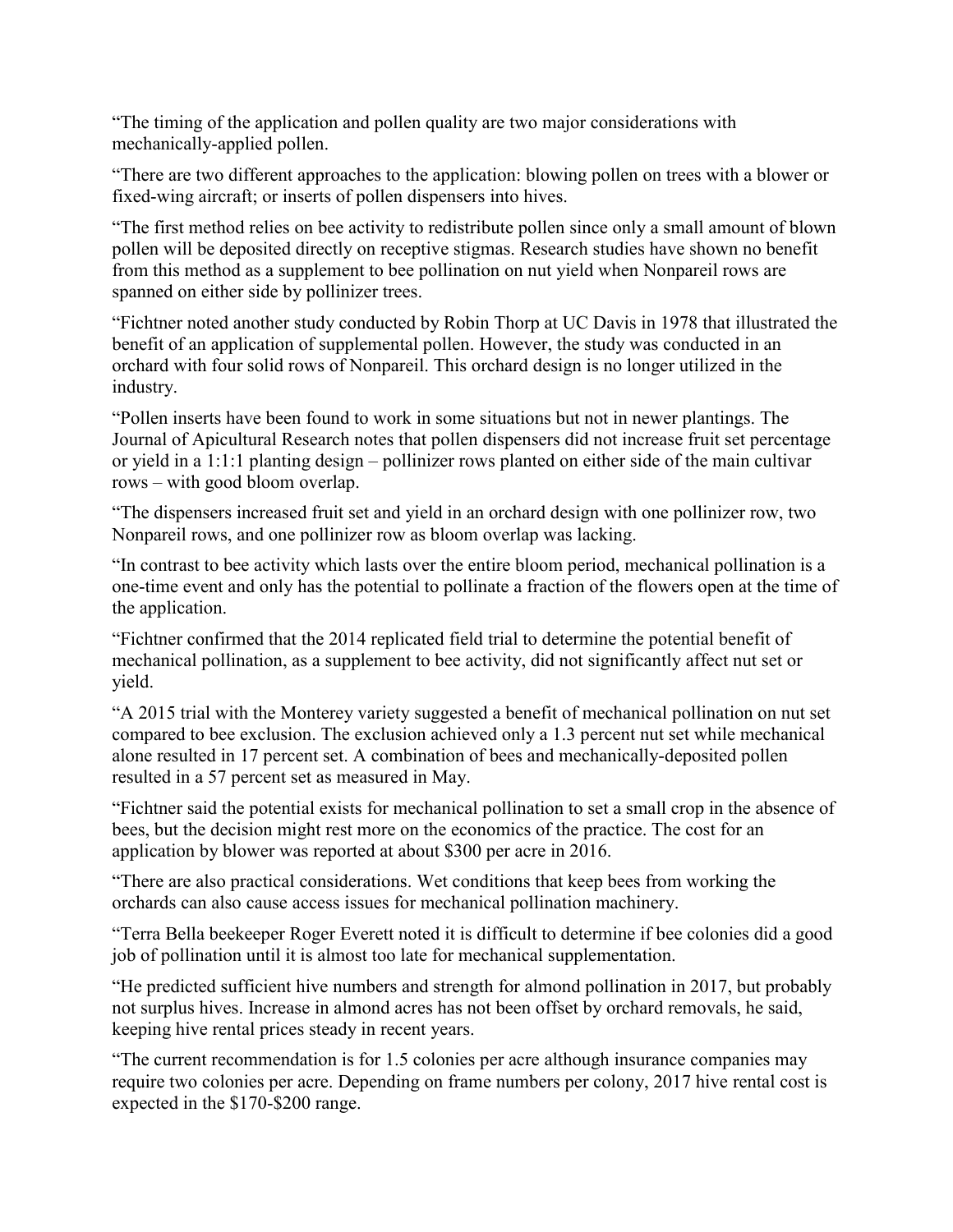"The 2017 almond bloom period will see increased demand for hives due to the increase in commercial acres. Acre numbers are slightly offset by the removal of older orchards in high water cost areas, said bee broker Joe Traynor of Bakersfield.

[http://www.beeculture.com/catch-buzz-valley-farmers-aim-provide-bees-appetizers-dessert-go](http://www.beeculture.com/catch-buzz-valley-farmers-aim-provide-bees-appetizers-dessert-go-main-meal-mechanical-pollination-really/?utm_source=Catch+The+Buzz&utm_campaign=8cb2f621e6-Catch_The_Buzz_4_29_2015&utm_medium=email&utm_term=0_0272f190ab-8cb2f621e6-256261065)[main-meal-mechanical-pollination-](http://www.beeculture.com/catch-buzz-valley-farmers-aim-provide-bees-appetizers-dessert-go-main-meal-mechanical-pollination-really/?utm_source=Catch+The+Buzz&utm_campaign=8cb2f621e6-Catch_The_Buzz_4_29_2015&utm_medium=email&utm_term=0_0272f190ab-8cb2f621e6-256261065)

[really/?utm\\_source=Catch+The+Buzz&utm\\_campaign=8cb2f621e6-](http://www.beeculture.com/catch-buzz-valley-farmers-aim-provide-bees-appetizers-dessert-go-main-meal-mechanical-pollination-really/?utm_source=Catch+The+Buzz&utm_campaign=8cb2f621e6-Catch_The_Buzz_4_29_2015&utm_medium=email&utm_term=0_0272f190ab-8cb2f621e6-256261065) Catch The Buzz 4 29 2015&utm\_medium=email&utm\_term=0\_0272f190ab-8cb2f621e6-[256261065](http://www.beeculture.com/catch-buzz-valley-farmers-aim-provide-bees-appetizers-dessert-go-main-meal-mechanical-pollination-really/?utm_source=Catch+The+Buzz&utm_campaign=8cb2f621e6-Catch_The_Buzz_4_29_2015&utm_medium=email&utm_term=0_0272f190ab-8cb2f621e6-256261065)

### **"UW-Stout Professor, students identify bacterium that may kill honey bees": Bee Culture, January 3, 2017**

University of Wisconsin-Stout biology professor Jim Burritt and students have discovered a new strain of a bacterium, Serratia marcesens, which may be causing honey bee die-offs as high as 80% in upper Midwest winters. The strain is called "sicaria, which means assassin." , and Ss1 for short. Burritt is a beekeeper himself: with this new evidence, he "recruited" beekeepers from counties in west-central Wisconsin and eastern Minnesota counties. The two states' beekeeping associations helped fund testing for 91 hives. 3,219 honey bees and 1,259 Varroa destructor mites were found in the hives between December 2014 and September 2016 – and the new bacterium was in every single county that sent samples. 48% of colonies sampled tested positive for the bacterium; of the hives that died over the winter, 73% were infected. Until now, only viruses were thought to be transmitted to honey bees by Varroa mites: this is the first time a bacterium has been found to be transmitted.

To read more, visit: [http://www.beeculture.com/catch-buzz-uw-stout-professor-students-identify](http://www.beeculture.com/catch-buzz-uw-stout-professor-students-identify-bacterium-may-kill-honey-bees/?utm_source=Catch+The+Buzz&utm_campaign=855bea920b-Catch_The_Buzz_4_29_2015&utm_medium=email&utm_term=0_0272f190ab-855bea920b-256261065)[bacterium-may-kill-honey-bees/?utm\\_source=Catch+The+Buzz&utm\\_campaign=855bea920b-](http://www.beeculture.com/catch-buzz-uw-stout-professor-students-identify-bacterium-may-kill-honey-bees/?utm_source=Catch+The+Buzz&utm_campaign=855bea920b-Catch_The_Buzz_4_29_2015&utm_medium=email&utm_term=0_0272f190ab-855bea920b-256261065)[Catch\\_The\\_Buzz\\_4\\_29\\_2015&utm\\_medium=email&utm\\_term=0\\_0272f190ab-855bea920b-](http://www.beeculture.com/catch-buzz-uw-stout-professor-students-identify-bacterium-may-kill-honey-bees/?utm_source=Catch+The+Buzz&utm_campaign=855bea920b-Catch_The_Buzz_4_29_2015&utm_medium=email&utm_term=0_0272f190ab-855bea920b-256261065)[256261065](http://www.beeculture.com/catch-buzz-uw-stout-professor-students-identify-bacterium-may-kill-honey-bees/?utm_source=Catch+The+Buzz&utm_campaign=855bea920b-Catch_The_Buzz_4_29_2015&utm_medium=email&utm_term=0_0272f190ab-855bea920b-256261065)

### **"Organosilicone adjuvant, Sylgard 309, increases the susceptibility of honey bee larvae to Black Queen Cell Virus" Catch the Buzz, January 19, 2017**

Sylgard 309, a widely used chemical "adjuvant" that "boosts the performance" of pesticides used on almonds, wine grapes and tree fruits," has been found to "make[ ] honey bee larvae significantly more susceptible" to Black Queen Cell Virus, according to Penn State and USDA researchers.

"Based on the California Department of Pesticide Regulation data for agrochemical applications to almonds, there has been increasing use of organosilicone adjuvants during crop blooming periods, when two-thirds of the U.S. honey bee colonies are present."

The study raised larvae in the laboratory and exposed them to a "low chronic dose of Sylgard 309 in their diets," along with some viral pathogens. Those larvae that were exposed to the organosilicone had higher BQCV levels.

"When they were exposed to the virus and the organosilicone adjuvant simultaneously, the effect on their mortality was synergistic rather than additive, meaning that the mortality was higher from the simultaneous application of adjuvant and virus than from exposure to either the